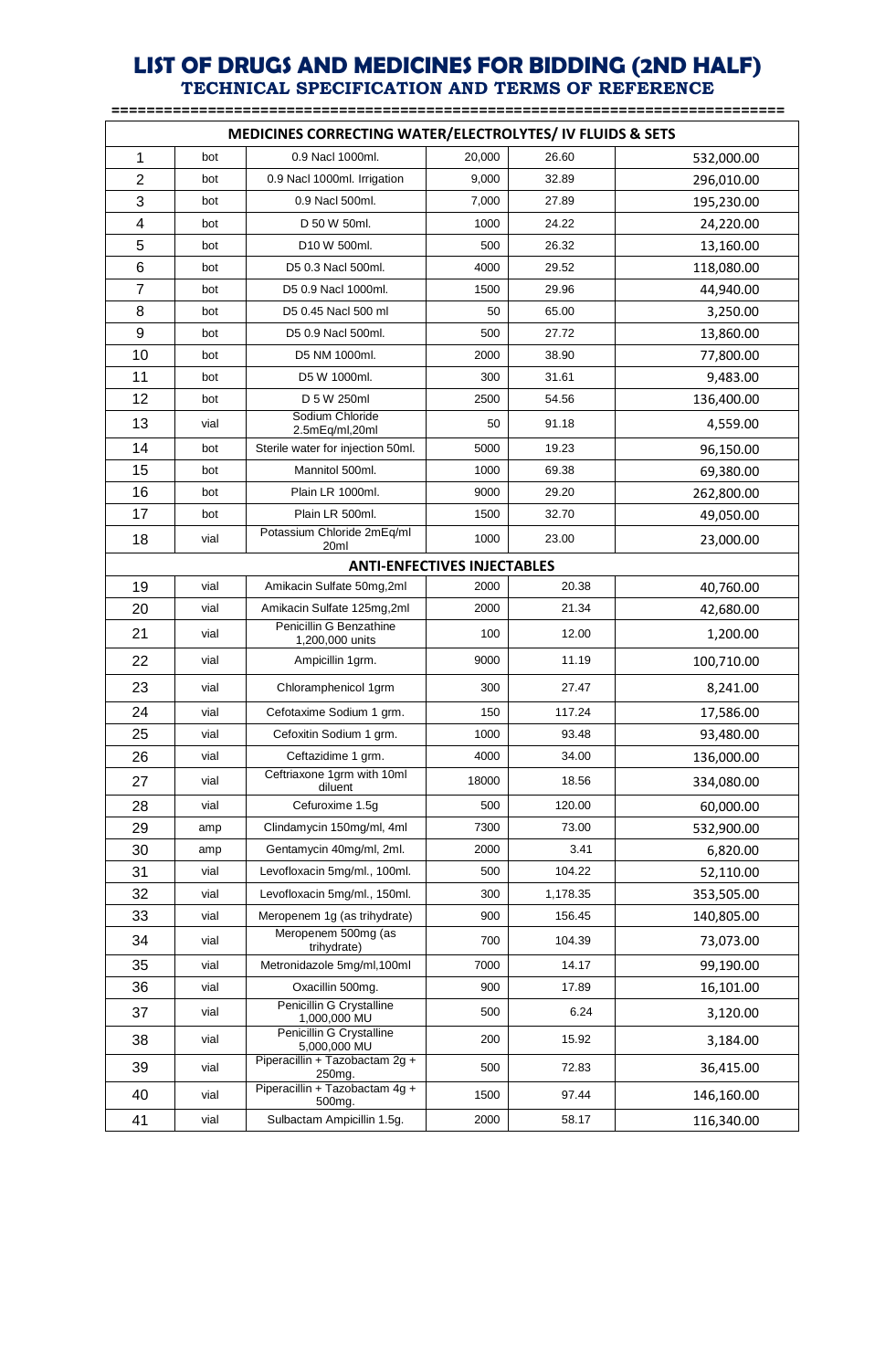|    |         |                                                                              |       |          | ========= |
|----|---------|------------------------------------------------------------------------------|-------|----------|-----------|
| 42 | vial    | Sulbactam Ampicillin 750mg.                                                  | 1500  | 21.14    | 31,710.00 |
|    |         | <b>OPERATING ROOM MEDICINES/ ANESTHETICS</b>                                 |       |          |           |
| 43 | amp     | Atropine sulfate 1mg/ml                                                      | 600   | 10.38    | 6,228.00  |
| 44 | amp     | Diazepam 5mg/ml, 2ml.                                                        | 1000  | 74.34    |           |
| 45 | amp     | Fentanyl 50mcg/ml,2ml (as<br>citrate)                                        | 150   | 46.78    | 7,017.00  |
| 46 | amp     | Ketorolac 30mg/ml (as<br>tromethamol)                                        | 1000  | 37.50    | 37,500.00 |
| 47 | amp     | Butorphanol Tartrate 2mg/ml.,<br>1 <sub>ml</sub>                             | 200   | 454.02   | 90,804.00 |
| 48 | vial    | Lidocaine 2% 50ml.(as<br>hydrochloride)                                      | 1000  | 36.91    | 36,910.00 |
| 49 | amp     | Lidocaine 2% 5ml. (as<br>hydrochloride)                                      | 3500  | 10.00    | 35,000.00 |
| 50 | carpule | Lidocaine 2%, 1.8 w/<br>Epinephrine                                          | 1000  | 18.20    | 18,200.00 |
| 51 | bot     | Lidocaine 10% spray 50ml(as<br>hydrochloride)                                | 5     | 1,993.91 | 9,969.55  |
| 52 | amp     | Midazolam 5mg/ml, 1ml                                                        | 500   | 61.40    | 30,700.00 |
| 53 | amp     | Nalbuphine Hcl. 10mg/ml(as<br>hydrochloride)                                 | 500   | 44.88    | 22,440.00 |
| 54 | amp     | Ranitidine 25mg/ml, 2ml (as<br>hydrochloride)                                | 3000  | 3.28     | 9,840.00  |
| 55 | vial    | Succinylcholine 20mg/ml                                                      | 10    | 147.36   | 1,473.60  |
| 56 | bot     | Sevoflurane 250mg. inhalation.                                               | 10    | 4,433.11 | 44,331.10 |
| 57 | amp     | Ephedrine Sulfate 50mg/ml,<br>1 <sub>m</sub>                                 | 800   | 81.50    | 65,200.00 |
|    |         | ANTI-ENFECTIVES/ANTI-VIRAL/ANTI-FUNGAL/ANTISEPTIC (ORAL, TOPICAL, OPHTHALMIC |       |          |           |
| 58 | bot     | Amoxicillin 100mg/ml, 15ml<br>drops                                          | 100   | 23       | 2,299.00  |
| 59 | bot     | Amoxicillin 250mg/5ml,60ml<br>susp                                           | 150   | 20.48    | 3,072.00  |
| 60 | cap     | Amoxicillin 250mg (as<br>trihydrate)                                         | 300   | 0.92     | 276.00    |
| 61 | cap     | Azithromycin 500mg.(as base/<br>as dihydrate)                                | 5000  | 8.98     | 44,900.00 |
| 62 | bot     | Cefalexin 100mg/ml, 10 ml.<br>drops(as monohydrate)                          | 100   | 18.00    | 1,800.00  |
| 63 | bot     | Cefalexin 250mg/5ml 60ml.<br>Susp(as monohydrate)                            | 100   | 25.93    | 2,593.00  |
| 64 | cap     | Cefalexin 500mg (as<br>monohydrate)                                          | 9000  | 2.65     | 23,850.00 |
| 65 | bot     | Cefixime 20mg/ml. 10ml. Susp                                                 | 60    | 132.31   | 7,938.60  |
| 66 | bot     | Cefixime 100mg/5ml.60ml susp                                                 | 100   | 155.75   | 15,575.00 |
| 67 | bot     | Cefuroxime 125mg/5ml.<br>Granules for Susp, 70ml                             | 50    | 211.80   | 10,590.00 |
| 68 | tab     | Cefuroxime 500mg.(as axetil)                                                 | 10000 | 9.00     | 90,000.00 |
| 69 | tab     | Ciprofloxacin 500mg.(as<br>hydrochloride)                                    | 2000  | 1.30     | 2,600.00  |
| 70 | cap     | Chloramphenicol 500mg                                                        | 100   | 3.54     | 354.00    |
| 71 | bot     | Chloramphenicol 125mg                                                        | 20    | 36.68    | 733.60    |
| 72 | tab     | Clarithromycin 500mg.                                                        | 500   | 10.64    | 5,320.00  |
| 73 | bot     | Clarithromycin<br>125mg./5ml.,50ml susp                                      | 100   | 144.00   | 14,400.00 |
| 74 | bot     | Clarithromycin<br>250mg./5ml.,70ml susp                                      | 100   | 150.00   | 15,000.00 |
| 75 | cap     | Clindamycin 300mg.(as<br>phosphate)                                          | 4000  | 5.35     | 21,400.00 |
| 76 | bot     | Cloxacillin (as sodium)<br>250mg/5ml. 60ml                                   | 50    | 43.84    | 2,192.00  |
| 77 | cap     | Cloxacillin 500mg.                                                           | 3000  | 3.00     | 9,000.00  |
| 78 | bot     | Cotrimoxazole 200mg, 70ml.<br>Susp                                           | 50    | 36.60    | 1,830.00  |
| 79 | tab     | Cotrimoxazole 800mg forte                                                    | 300   | 2.40     | 720.00    |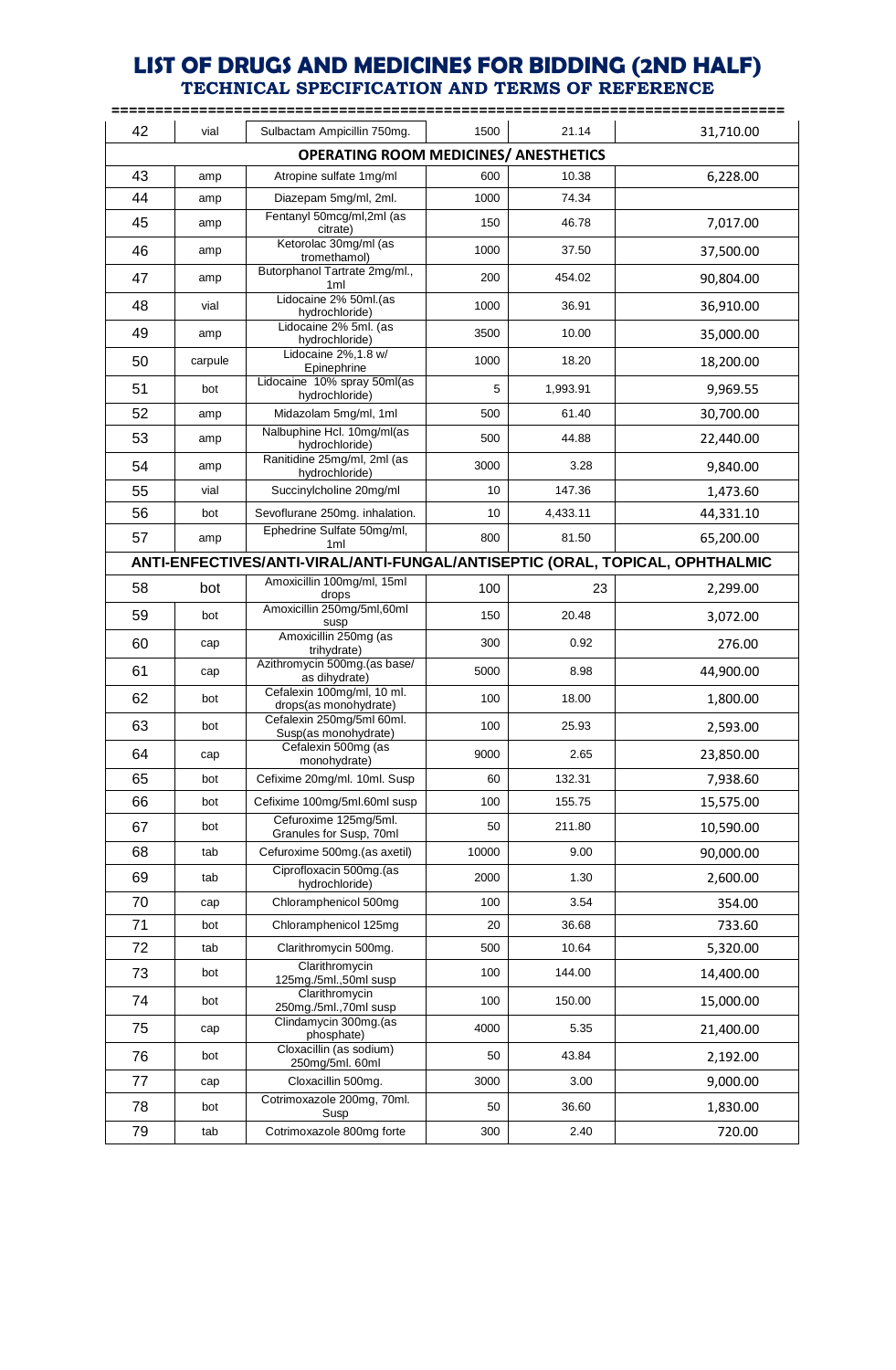|     |      |                                                           |       |          | ==========   |
|-----|------|-----------------------------------------------------------|-------|----------|--------------|
| 80  | tab  | Co-amoxiclay 1G.                                          | 700   | 52.95    | 37,065.00    |
| 81  | tab  | Co-amoxiclav 625mg.                                       | 10000 | 7.00     | 70,000.00    |
| 82  | bot  | Co-amoxiclav 228.5mg./5ml.<br>70ml susp                   | 100   | 115.96   | 11,596.00    |
| 83  | bot  | Co-amoxiclav 457mg./5ml.<br>70ml susp                     | 200   | 168.37   | 33,674.00    |
| 84  | tab  | Aciclovir 200mg.                                          | 200   | 3.79     | 758.00       |
| 85  | tab  | Aciclovir 400mg.                                          | 200   | 11.15    | 2,230.00     |
| 86  | tab  | Aciclovir 800mg.                                          | 100   | 38.38    | 3,838.00     |
| 87  | jar  | Silver sulfadiazine cream<br>1%,500g jar                  | 60    | 870.00   | 52,200.00    |
| 88  | cap  | Fluconazole 50mg.                                         | 300   | 69.40    | 20,820.00    |
| 89  | cap  | Fluconazole 150mg.                                        | 400   | 68.00    | 27,200.00    |
| 90  | vial | Human Albumin 20% 50ml.                                   | 2000  | 1,880.00 | 3,760,000.00 |
| 91  | cap  | Nitrofurantoin 100mg                                      | 100   | 9.36     | 936.00       |
| 92  | cap  | Nitrofurantoin 50mg                                       | 100   | 60.00    | 6,000.00     |
| 93  | tab  | Erythromycin 500mg (as<br>stearate)                       | 100   | 3.60     | 360.00       |
| 94  | bot  | Nystatin<br>100,000units/ml.30ml.oral susp                | 50    | 155.00   | 7,750.00     |
| 95  | cap  | Doxycycline(as hyclate)<br>100mg.                         | 1500  | 1.23     | 1,845.00     |
| 96  | tab  | Levofloxacin 500mg.                                       | 200   | 6.13     | 1,226.00     |
| 97  | tab  | Levofloxacin 750mg.                                       | 500   | 13.50    | 6,750.00     |
| 98  | bot  | Metronidazole 125mg./5ml.<br>60ml. Susp                   | 100   | 20.25    | 2,025.00     |
| 99  | bot  | Povidone lodine 1% oral<br>antiseptic 60ml.               | 50    | 85.40    | 4,270.00     |
| 100 | tube | Mupirocin 2% ointment 5g.tube                             | 400   | 44.33    | 17,732.00    |
| 101 | cap  | Ofloxacin 200mg                                           | 100   | 4.68     | 468.00       |
| 102 | tab  | Metronidazole 500mg.                                      | 1800  | 1.20     | 2,160.00     |
|     |      | CARDIOVASCULAR MEDICINES/ HEMATOPOIETIC AGENTS/ DIURETICS |       |          |              |
| 103 | amp  | Amiodarone 150mg x 3ml.                                   | 200   | 200.00   | 40,000.00    |
| 104 | tab  | Amlodipine besylate 10mg.                                 | 6000  | 0.53     | 3,180.00     |
| 105 | tab  | Amlodipine besylate 5mg.                                  | 6000  | 0.39     | 2,340.00     |
| 106 | bot  | Hydroxyethyl Starch 6%,<br>500ml.                         | 100   | 380.00   | 38,000.00    |
| 107 | tab  | Bisoprolol 2.5                                            | 100   | 13.50    | 1,350.00     |
| 108 | tab  | Nimodipine 30mg.                                          | 200   | 27.52    | 5,504.00     |
| 109 | tab  | Aspirin 80mg.                                             | 2000  | 0.65     | 1,300.00     |
| 110 | tab  | Cilostazol 100mg.                                         | 800   | 12.85    | 10,280.00    |
| 111 | tab  | Cilostazol 50mg.                                          | 800   | 7.72     | 6,176.00     |
| 112 | tab  | Atenolol 100mg.                                           | 1200  | 2.59     | 3,108.00     |
| 113 | tab  | Atenolol 50mg.                                            | 1200  | 1.79     | 2,148.00     |
| 114 | tab  | Captopril 50mg.                                           | 300   | 3.96     | 1,188.00     |
| 115 | tab  | Captopril 25mg.                                           | 5000  | 0.80     | 4,000.00     |
| 116 | amp  | Clonidine (as hydrochloride)                              | 100   | 92.44    | 9,244.00     |
| 117 | tab  | Clonidine 75mcg(as<br>hydrochloride)                      | 1000  | 4.95     | 4,950.00     |
| 118 | tab  | Clopidogrel 75mg.                                         | 5000  | 1.11     | 5,550.00     |
| 119 | bot  | Digoxin 50mg/ml.60ml. Elixir                              | 20    | 567.00   | 11,340.00    |
| 120 | tab  | Diltiazem 60mg.                                           | 200   | 12.00    | 2,400.00     |
| 121 | amp  | Norepinephrine 1mg/ml,4ml.(as<br>bitartrate)              | 5000  | 148.04   | 740,200.00   |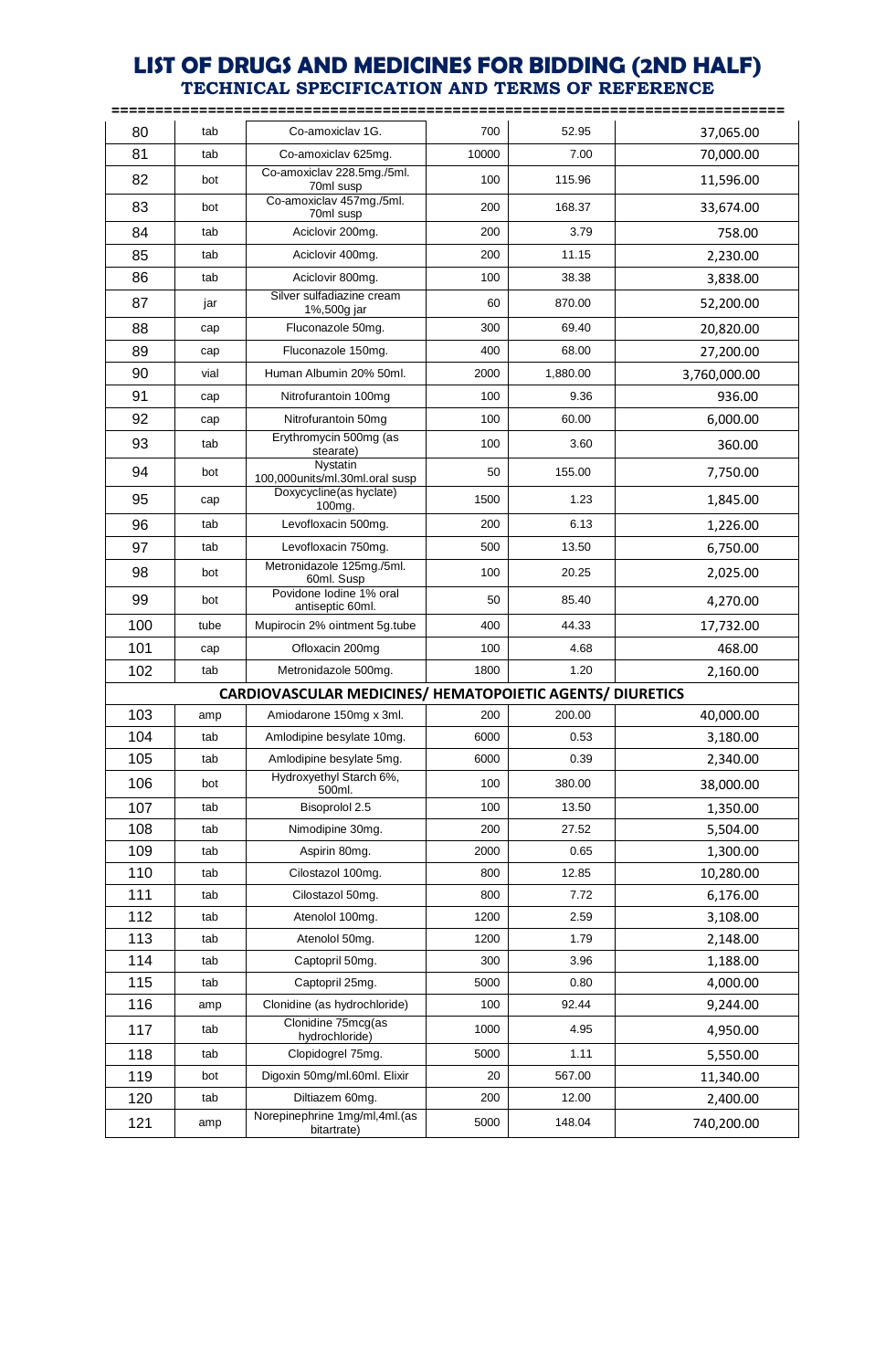| 122 | vial       | Dobutamine 50mg/ml. 5ml(as<br>hydrochloride)           | 1000 | 145.85 | 145,850.00 |
|-----|------------|--------------------------------------------------------|------|--------|------------|
| 123 | amp        | Dopamine 40mg/ml, 5ml (as<br>hydrochloride)            | 2000 | 37.45  | 74,900.00  |
| 124 | <b>PFS</b> | Enoxaparin 100mg/ml.0.4ml<br>Pre-filled syringe        | 2500 | 195.60 | 489,000.00 |
| 125 | <b>PFS</b> | Enoxaparin 100mg/ml.0.6ml<br>Pre-filled .syringe       | 2500 | 278.32 | 695,800.00 |
| 126 | tab        | Fenofibrate 160mg.                                     | 400  | 27.50  | 11,000.00  |
| 127 | tab        | Felodipine 5mg MR                                      | 100  | 10.75  | 1,075.00   |
| 128 | tab        | Hydrochlorothiazide<br>12.50mg/25mg                    | 100  | 4.59   | 459.00     |
| 129 | amp        | Hydralazine 20mg/ml, 1ml(as<br>hydrochloride)          | 500  | 27.88  | 13,940.00  |
| 130 | tab        | Hydralazine 25mg.                                      | 200  | 2.95   | 590.00     |
| 131 | <b>PFS</b> | Epoetin Alpha 2000 IU/0.5ml                            | 10   | 283.99 | 2,839.90   |
| 132 | <b>PFS</b> | Epoetin Alpha 4000 IU/0.4ml                            | 1300 | 350.00 | 455,000.00 |
| 133 | vial       | Heparin (as sodium) 1000<br>IU/ml, 5ml                 | 300  | 46.49  | 13,947.00  |
| 134 | tab        | Losartan + HCTZ $50/12.50mg$                           | 100  | 3.01   | 301.00     |
| 135 | tab        | Isosorbide Dinitrate 5mg<br>(Sublingual)               | 200  | 3.00   | 600.00     |
| 136 | tab        | Isosorbide Dinitrate 10mg.                             | 300  | 8.70   | 2,610.00   |
| 137 | tab        | Isosorbide mononitrate 30 mg<br>ΜR                     | 1000 | 7.65   | 7,650.00   |
| 138 | amp        | Glyceryl<br>Trinitrate(Nitroglycerine)1mg/ml<br>. 10ml | 40   | 400.00 | 16,000.00  |
| 139 | tab        | Losartan 100mg. (as potassium<br>salt)                 | 3000 | 2.50   | 7,500.00   |
| 140 | tab        | Losartan 50mg. (as potassuim<br>salt)                  | 6000 | 0.80   | 4,800.00   |
| 141 | amp        | Magnesium<br>Sulfate250mg/ml10ml                       | 3500 | 29.16  | 102,060.00 |
| 142 | tab        | Methyldopa 250mg.                                      | 2500 | 9.18   | 22,950.00  |
| 143 | tab        | Verapamil 80mg                                         | 100  | 32.63  | 3,263.00   |
| 144 | amp        | Verapamil 2.5mg/ml,2ml                                 | 100  | 112.40 | 11,240.00  |
| 145 | tab        | Enalapril 5mg                                          | 500  | 2.86   | 1,430.00   |
| 146 | tab        | Metoprolol Tartrate 100mg.                             | 800  | 1.56   | 1,248.00   |
| 147 | tab        | Metoprolol Tartrate 50mg.                              | 800  | 0.95   | 760.00     |
| 148 | tab        | Nifedipine 10mg                                        | 300  | 3.25   | 975.00     |
| 149 | tab        | Nifedipine 30mg MR                                     | 100  | 27.52  | 2,752.00   |
| 150 | amp        | Nicardipine 1mg/ml, 10ml.                              | 2000 | 190.12 | 380,240.00 |
| 151 | cap        | Phenytoin 100mg.(as sodium<br>salt)                    | 500  | 11.50  | 5,750.00   |
| 152 | tab        | Telmisartan 80mg                                       | 200  | 25.00  | 5,000.00   |
| 153 | tab        | Telmisartan<br>80mg+Hydrochlorothiazide<br>40mg+12.5mg | 100  | 19.02  | 1,902.00   |
| 154 | amp        | Phenytoin 50mg/ml, 2ml(as<br>sodium salt)              | 800  | 83.28  | 66,624.00  |
| 155 | tab        | Levetiracetam 500mg                                    | 200  | 16.38  | 3,276.00   |
| 156 | amp        | Tranexamic Acid 100mg/ml,5ml                           | 3000 | 14.32  | 42,960.00  |
| 157 | cap        | Tranexamic Acid 500mg.                                 | 1000 | 5.38   | 5,380.00   |
| 158 | tab        | Atorvastatin 40mg                                      | 3000 | 9.24   | 27,720.00  |
| 159 | tab        | Atorvastatin 10mg                                      | 300  | 4.86   | 1,458.00   |
| 160 | tab        | Atorvastatin 80mg                                      | 2000 | 19.18  | 38,360.00  |
| 161 | tab        | Atorvastatin 20mg                                      | 3000 | 4.98   | 14,940.00  |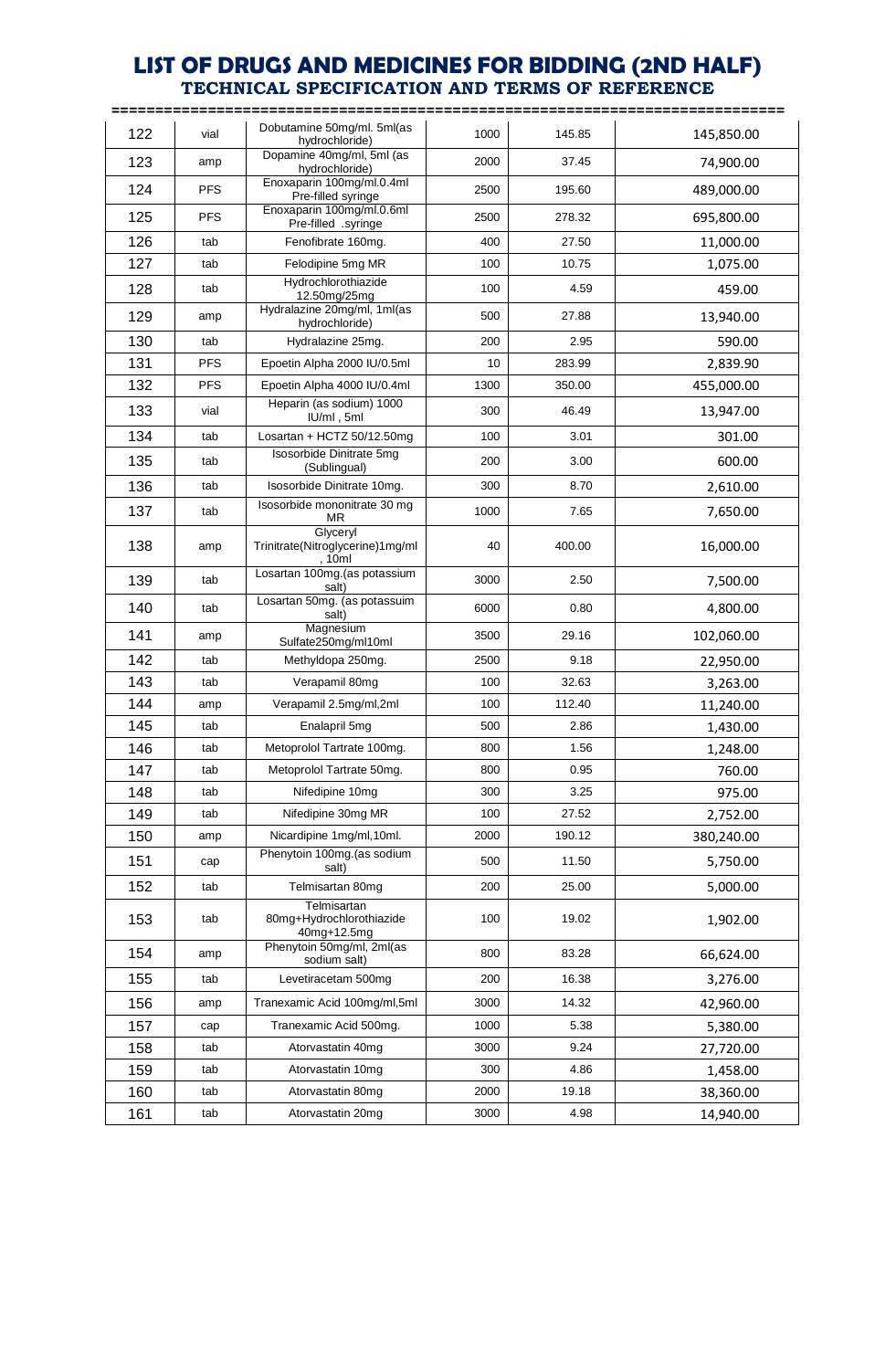|     |      |                                                                               | =========== |        | =============== |
|-----|------|-------------------------------------------------------------------------------|-------------|--------|-----------------|
| 162 | tab  | Spironolactone 50mg.                                                          | 900         | 24.96  | 22,464.00       |
| 163 | tab  | Spironolactone 25mg.                                                          | 900         | 9.20   | 8,280.00        |
| 164 | amp  | Furosemide 10mg/ml, 2ml                                                       | 8000        | 5.43   | 43,440.00       |
| 165 | tab  | Furosemide 40mg.                                                              | 1500        | 1.50   | 2,250.00        |
| 166 | tab  | Furosemide 20mg.                                                              | 1500        | 1.00   | 1,500.00        |
| 167 | tab  | Bumetanide 1mg                                                                | 50          | 21.08  | 1,054.00        |
| 168 | amp  | Bumetanide 500mcg/ml, 4ml<br>(IV, IM)                                         | 50          | 409.20 | 20,460.00       |
| 169 | tab  | Simvastatin 20mg.                                                             | 300         | 1.40   | 420.00          |
| 170 | tab  | Simvastatin 40mg.                                                             | 200         | 3.50   | 700.00          |
| 171 | tab  | Sodium Bicarbonate 650mg.                                                     | 20000       | 0.99   | 19,800.00       |
| 172 | vial | Sodium Bicarbonate<br>1meg/ml,50ml                                            | 700         | 90.00  | 63,000.00       |
| 173 | amp  | Sodium Bicarbonate 1meq/ml,<br>20ml.                                          | 3500        | 68.23  | 238,805.00      |
| 174 | tab  | Sevelamer Carbonate 800mg                                                     | 1000        | 34.63  | 34,630.00       |
| 175 | tab  | Carvedilol 6.25mg                                                             | 1500        | 1.18   | 1,770.00        |
|     |      | MEDICINES ACTING ON MUSCULO-SKELETAL SYSTEM AND JOINTS                        |             |        |                 |
| 176 | tab  | Allopurinol 100mg                                                             | 1500        | 1.61   | 2,415.00        |
| 177 | tab  | Allopurinol 300mg                                                             | 600         | 2.00   | 1,200.00        |
| 178 | cap  | Celecoxib 200mg.                                                              | 10000       | 3.40   | 34,000.00       |
| 179 | cap  | Celecoxib 400mg.                                                              | 500         | 13.00  | 6,500.00        |
| 180 | tab  | Eperisone HCI 50mg.                                                           | 100         | 11.50  | 1,150.00        |
| 181 | tab  | Colchicine 500mcg.                                                            | 400         | 2.10   | 840.00          |
| 182 | tab  | Ibuprofen 200mg                                                               | 100         | 0.94   | 94.00           |
| 183 | bot  | Ibuprofen 200mg/5ml. 60ml.<br>Syrup                                           | 72          | 68.74  | 4,949.28        |
| 184 | cap  | Mefenamic acid 500mg.                                                         | 10000       | 1.28   | 12,800.00       |
| 185 | amp  | Paracetamol 150mg/ml, 2ml.                                                    | 5000        | 4.12   | 20,600.00       |
| 186 | bot  | Paracetamol 100mg./ml, 15ml<br>drops                                          | 144         | 15.00  | 2,160.00        |
| 187 | supp | Paracetamol 125mg. Supp.                                                      | 60          | 17.94  | 1,076.40        |
| 188 | bot  | Paracetamol 125mg./5ml.60ml.<br>Syrup                                         | 100         | 14.50  | 1,450.00        |
| 189 | bot  | Paracetamol 250mg./5ml.60ml<br>syrup                                          | 200         | 17.25  | 3,450.00        |
| 190 | tab  | Phenobarbital 30mg                                                            | 300         | 2.88   | 864.00          |
| 191 | tab  | Phenobarbital 60mg                                                            | 300         | 5.09   | 1,527.00        |
| 192 | amp  | Tramadol 50mg/1ml.(as<br>sodium chloride)                                     | 5000        | 9.40   | 47,000.00       |
|     |      | MEDICINES ACTING ON GENITO-URINARY SYSTEM                                     |             |        |                 |
| 193 | amp  | Carboprost 250mcg/ml                                                          | 500         | 233.00 | 116,500.00      |
| 194 | tab  | Dydrogesterone 10mg                                                           | 400         | 42.76  | 17,104.00       |
| 195 | amp  | Isoxsuprine Hcl 5mg/ml, 2ml(as<br>hydrochloride)                              | 1300        | 156.00 | 202,800.00      |
| 196 | amp  | Methylergometrine200mcg/ml.                                                   | 200         | 13.79  | 2,758.00        |
| 197 | amp  | Oxytocin 10 i.u/ml 1ml                                                        | 9000        | 7.12   | 64,080.00       |
|     |      | <b>GASTRO-INTESTINAL MEDICINES</b>                                            |             |        |                 |
| 198 | bot  | Aluminum Hydroxide+<br>Magnesium Hydroxide<br>225mg+200mg/5 ml 120ml.<br>Susp | 100         | 30.70  | 3,070.00        |
| 199 | tab  | Aluminum Hydroxide+<br>Magnesium Hydroxide<br>200mg+100MG                     | 400         | 1.10   | 440.00          |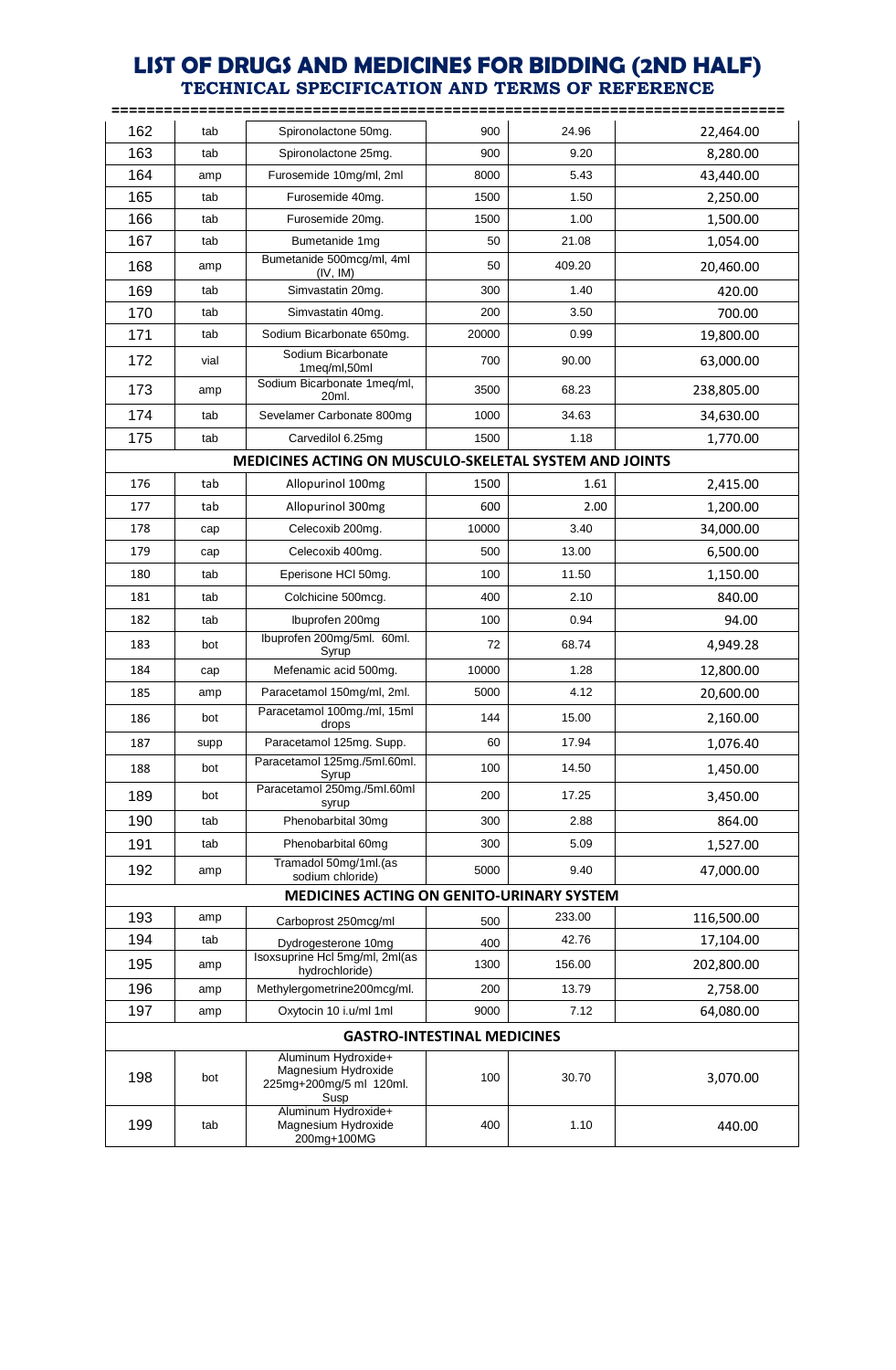**=============================================================================** 200 supp Bisacodyl 10mg. | 1200 | 19.43 | 23,316.00 201 | supp | Bisacodyl 5mg. | 300 | 1.54 | 1.54 462.00 202 | tab | Bisacodyl 5mg. | 300 | 1.78 | 534.00 203 bot Castor oil 60ml, oral | 50 38.10 | 1,905.00 204 bot Domperidone 1mg/ml, 60ml susp 30 91.50 2,745.00 205 tab Domperidone 10mg. 800 2.00 1,600.00 206 | amp Hyoscine N Butylbromide 200 17.23 206,760.00 120mg/ml,1ml 12000 17.23 206,760.00 207 tab Hyoscine N Butylbromide 10mg divisionniae renig | 500 | 3.84 | 1,920.00 208 cap Loperamide 2mg. (as hydrochloride) 100 0.92 92.00 209 bot Lactulose 3.3g/5ml 120ml.<br>Syrup Syrup 1100 92.50 101,750.00 210 | amp Metoclopramide 5mg/ml, 2ml clopramide 5mg/mi, 2mi<br>
(as hydrochloride) 6000 3.97 23,820.00 211 tab Metoclopramide 10mg (as clopramide 10mg (as  $h$  100  $\vert$  1.73  $\vert$  1.73 173.00 212 tab Ranitidine 150mg.(as  $\frac{1}{2}$  hydrochloride) 100 0.67 67.00 213 tab Ranitidine 300mg.(as hitidine 300mg.<br>
a hydrochloride) 100 3.28 328.00 214 cap Omeprazole 20mg. 1 5000 0.80 4,000.00 215 cap Omeprazole 40mg. 2000 4.23 3,460.00 216 vial Omeprazole 40mg.+10ml solvent 15000 24.78 371,700.00 217 bot Dicycloverine (as hydrochloride) 10mg/5ml..Syrup 60ml. 10 13.50 135.00 218 | tab | Ursodeoxycholic Acid 500mg. | 500 | 95.00 | 47,500.00 **ORAL HYPOGLYCEMIC AGENTS** 219 | tab | Gliclazide 60mg. MR | 400 | 9.28 | 3,712.00 220 tab Gliclazide 30mg. MR  $\vert$  400 2.60 1,040.00 221 tab Metformin HCl 850mg. Film coated 200 4.39 878.00 222 tab Metformin HCl 500mg. Film  $\frac{100 \text{ volume}}{2,160.00}$  4000 0.54 2,160.00 **HORMONES AND HORMONE ANTAGONIST** 223 vial Methylprednisolone | 30 1,200.00 | vial 36,000.00 224 tab Methylprednisolone 4mg. 100 5.00 500.00 225 tab Methylprednisolone 16mg. 100 8.20 8.20 820.00 226 bot Prednisone 10mg/5ml, 60ml. 50 102.00 5,100.00 227 tab Prednisone 20mg. | 500 | 2.36 | 1,180.00 228 tab Prednisone 5mg. 300 0.59 177.00 229 | tab | Prednisone 10mg. | 300 | 2.45 | 735.00 230 tab Propythiuracil 50mg 100 10.00 10.00 1,000.00 231 cap Tamsulosin 200 mg 200 17.50 3,500.00 232 tab Terazosin 2mg | 100 | 21.00 | 2,100.00 233 tab Dexamethasone 4mg | 100 18.00 18.00 1,800.00 **RESPIRATORY MEDICINES** 234 tube Hydrocortisone 1%, 5g cream  $\frac{30.00}{200.00}$  90.00 900.00 235 vial Hydrocortisone 250mg.Vls.(as  $\frac{1}{2}$ sodium succinate) 2000  $\vert$  54.32  $\vert$  108,640.00 236 neb Ipratropium + Salbutamol pratropium+ Salbutamol 18000 9.65 173,700.00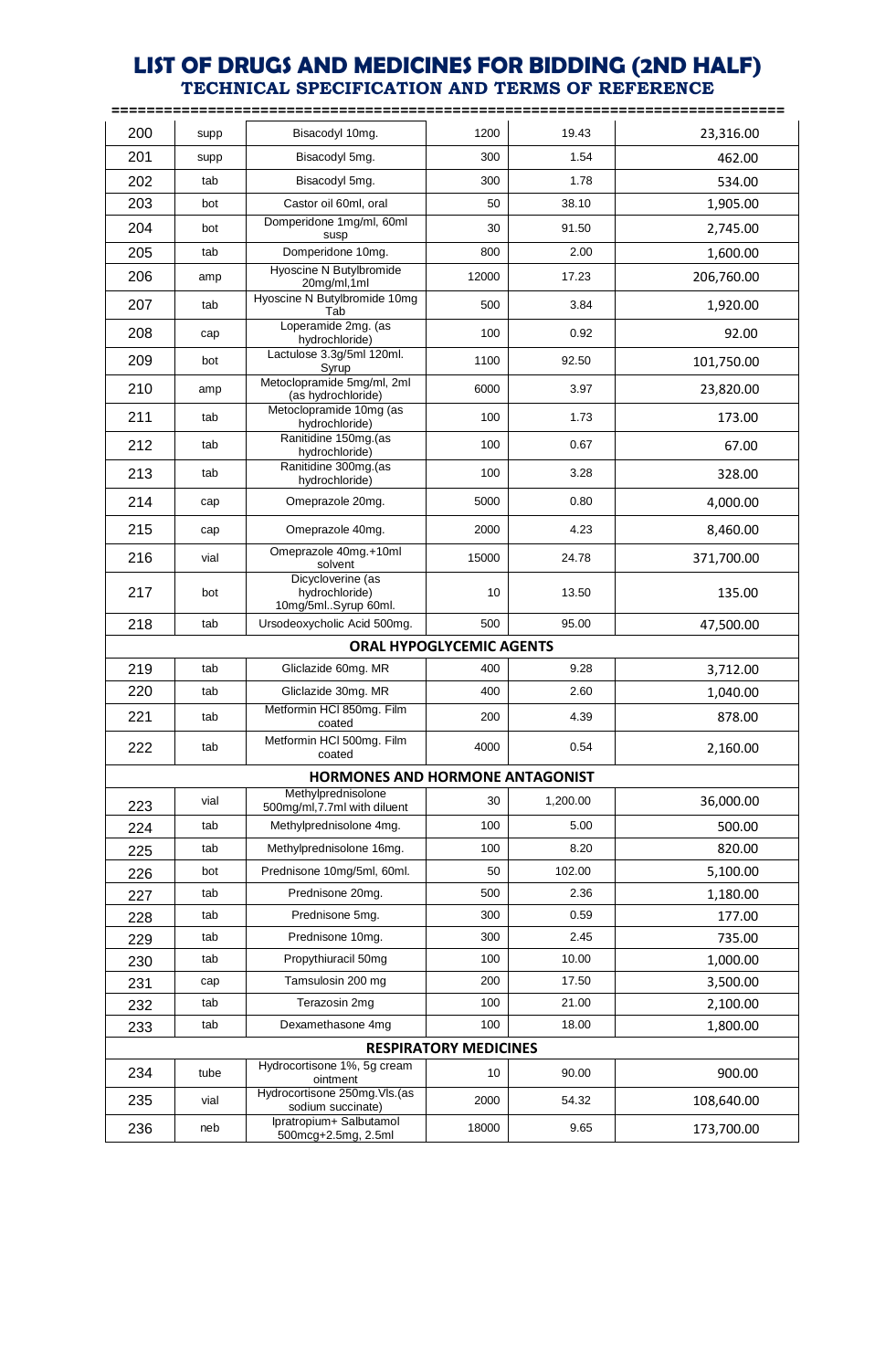|     |         |                                                         |                        |        | ============= |
|-----|---------|---------------------------------------------------------|------------------------|--------|---------------|
| 237 | amp     | Aminophylline 25mg/ml 10ml                              | 100                    | 19.23  | 1,923.00      |
| 238 | neb     | Budesonide 250mcg/ml,2ml                                | 500                    | 35.00  | 17,500.00     |
| 239 | sachet  | Acetylcysteine 200mg                                    | 1000                   | 8.50   | 8,500.00      |
| 240 | tab     | Acetylcysteine 600mg.<br>Effervescent                   | 7000                   | 18.90  | 132,300.00    |
| 241 | bot     | Butamirate 7.5mg/5ml (as<br>citrate), 120ml             | 20                     | 197.50 | 3,950.00      |
| 242 | tab     | Butamirate 50mg MR (as<br>citrate)                      | 1000                   | 12.50  | 12,500.00     |
| 243 | tab     | Lagundi 300mg                                           | 400                    | 1.75   | 700.00        |
| 244 | tab     | Lagundi 600mg                                           | 400                    | 2.70   | 1,080.00      |
| 245 | tab     | Montelukast 10mg. (as sodium<br>salt)                   | 200                    | 7.25   | 1,450.00      |
| 246 | inhaler | Salbutamol 100mcg/dose<br>MDI(as sulfate)               | 50                     | 76.84  | 3,842.00      |
| 247 | bot     | Salbutamol 2mg/5ml 60ml.<br>Sryup                       | 70                     | 14.98  | 1,048.60      |
| 248 | tab     | <b>Standard Senna Concentrate</b><br>187 <sub>mg</sub>  | 500                    | 7.55   | 3,775.00      |
| 249 | tab     | Salbutamol tab. 2mg. Tab                                | 100                    | 1.54   | 154.00        |
| 250 | inhaler | Fluticasone+salmeterol<br>250mcg+25mcg.120doses MDI     | 30                     | 283.38 | 8,501.40      |
| 251 | inhaler | Fluticasone+salmeterol<br>125mcg+25mcg.120doses MDI     | 25                     | 222.10 | 5,552.50      |
|     |         |                                                         | <b>ANTI-HISTAMINES</b> |        |               |
| 252 | tab     | Betahistine 16mg.(as<br>hydrochloride)                  | 300                    | 11.00  | 3,300.00      |
| 253 | bot     | Cetirizine 2.5mg/ml.(as<br>dihydrochloride)10ml (drops) | 100                    | 75.00  | 7,500.00      |
| 254 | tab     | Cetirizine 10mg. (as<br>dihydrochloride)                | 4000                   | 0.40   | 1,600.00      |
| 255 | bot     | Cetirizine 1mg/ml,60ml syrup                            | 100                    | 37.94  | 3,794.00      |
| 256 | tab     | Cinnarizine 25mg.                                       | 200                    | 1.20   | 240.00        |
| 257 | cap     | Diphenhydramine(as HCl)<br>50 <sub>mg</sub>             | 100                    | 1.06   | 106.00        |
| 258 | cap     | Diphenhydramine(as HCl)<br>25 <sub>mq</sub>             | 100                    | 0.75   | 75.00         |
| 259 | bot     | Diphenhydramine(as HCl)<br>12.5mg./5ml. 60ml. Syrup     | 72                     | 18.66  | 1,343.52      |
|     |         | DRUGS ACTING IN CENTRAL NERVOUS SYSTEM                  |                        |        |               |
| 260 | tab     | Biperiden HCI 2mg(as<br>hydrochloride)                  | 200                    | 4.73   | 946.00        |
| 261 | tab     | Valproate Disodium/Valproic<br>acid 500mg MR            | 100                    | 10.75  | 1,075.00      |
| 262 | tab     | Diazepam 5mg                                            | 100                    | 8.00   | 800.00        |
| 263 | tab     | Lithium Carbonate 450mg.MR                              | 100                    | 8.12   | 812.00        |
| 264 | tab     | Alprazolam 250mcg                                       | 100                    | 4.50   | 450.00        |
| 265 | tab     | Clonazepam 2mg.                                         | 200                    | 3.00   | 600.00        |
| 266 | cap     | Gabapentin 300                                          | 200                    | 6.25   | 1,250.00      |
| 267 | cap     | Gabapentin 100                                          | 300                    | 5.60   | 1,680.00      |
| 268 | tab     | Chlorpromazine 200mg                                    | 200                    | 2.32   | 464.00        |
| 269 | cap     | Flunarizine 5mg (as<br>hydrochloride)                   | 10                     | 88.75  | 887.50        |
| 270 | cap     | Fluoxetine 20mg                                         | 100                    | 12.00  | 1,200.00      |
| 271 | amp     | Haloperidol 5mg/ml, 1ml                                 | 100                    | 450.00 | 45,000.00     |
| 272 | tab     | Haloperidol 5mg.                                        | 200                    | 3.39   | 678.00        |
|     |         |                                                         | <b>EYE PREPARATION</b> |        |               |
| 273 | bot     | Timolol 0.5%, 5ml. Eye drops                            | 5                      | 281.50 | 1,407.50      |
| 274 | bot     | Tobramycin + Dexamethasone<br>eye drops .0.3%+0.1%,5ML  | 100                    | 168.00 | 16,800.00     |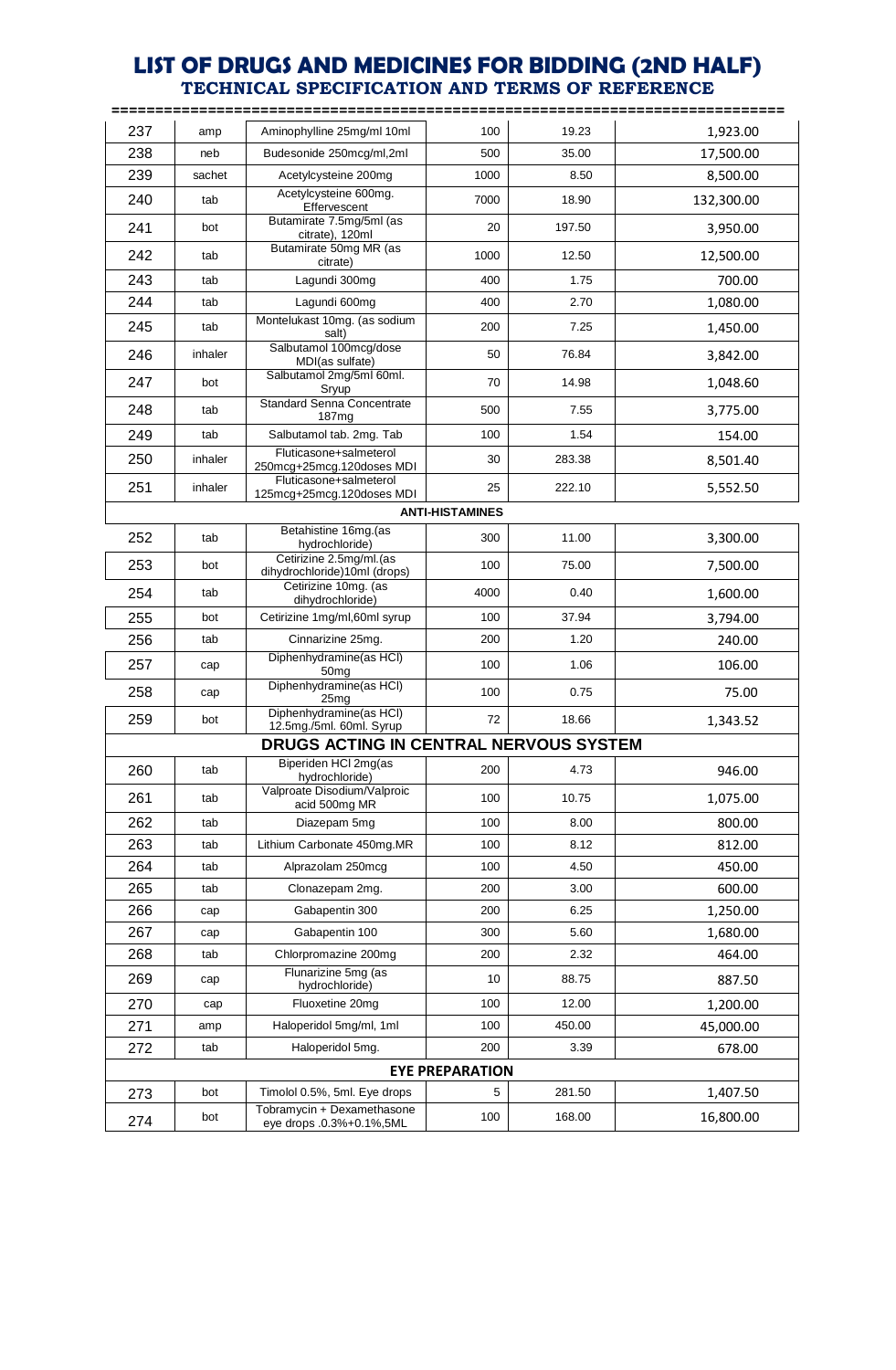| 275                          | bot        | hypromellose eye gtts<br>soln.5mg/ml                                                 | 15                               | 179.00   | 2,685.00   |  |  |  |  |
|------------------------------|------------|--------------------------------------------------------------------------------------|----------------------------------|----------|------------|--|--|--|--|
| <b>VITAMINS AND MINERALS</b> |            |                                                                                      |                                  |          |            |  |  |  |  |
| 276                          | bot        | Amino Acid 8% 500ml.<br>Branched Chain,                                              | 800                              | 506.00   | 404,800.00 |  |  |  |  |
| 277                          | bot        | Amino Acid solution for Infants<br>6%,100ml                                          | 100                              | 359.00   | 35,900.00  |  |  |  |  |
| 278                          | bot        | Ascorbic Acid 100mg/ml, 15ml<br>drops                                                | 20                               | 17.50    | 350.00     |  |  |  |  |
| 279                          | bot        | Ascorbic Acid 100mg/5ml,60ml<br>syrup                                                | 30                               | 20.14    | 604.20     |  |  |  |  |
| 280                          | tab        | Ascorbic Acid 500mg. Tab.                                                            | 1000                             | 0.80     | 800.00     |  |  |  |  |
| 281                          | bot        | Multivitamins Oral Drops 15ml                                                        | 30                               | 22.85    | 685.50     |  |  |  |  |
| 282                          | bot        | Multivitamins Syrup 60ml                                                             | 60                               | 19.60    | 1,176.00   |  |  |  |  |
| 283                          | bot        | Zinc Sulfate Syrup 55mg/5ml,<br>60ml                                                 | 100                              | 38.00    | 3,800.00   |  |  |  |  |
| 284                          | bot        | Zinc Sulfate 27.5mg/ml, 15ml<br><b>Drops</b>                                         | 100                              | 34.75    | 3,475.00   |  |  |  |  |
| 285                          | tab        | Calcium carbonate 500mg.                                                             | 5000                             | 2.49     | 12,450.00  |  |  |  |  |
| 286                          | tab        | Calcium carbonate<br>+cholecalciferol (vit.D3) 600mg<br>elemental Ca+400 i.u vit D3. | 300                              | 4.00     | 1,200.00   |  |  |  |  |
| 287                          | cap        | Multivitamins for adult                                                              | 6500                             | 1.07     | 6,955.00   |  |  |  |  |
| 288                          | tab        | Ferrous salt 60mg elemental<br>iron (as sulfate)                                     | 1500                             | 1.00     | 1,500.00   |  |  |  |  |
| 289                          | bot        | Ferrous sulfate 15mg/0.6ml,,<br>15ml drops                                           | 30                               | 20.00    | 600.00     |  |  |  |  |
| 290                          | bot        | Ferrous sulfate 30mg/5m, 60ml<br>Syrup                                               | 60                               | 19.00    | 1,140.00   |  |  |  |  |
| 291                          | tab        | Folic Acid 5mg                                                                       | 500                              | 3.00     | 1,500.00   |  |  |  |  |
| 292                          | bot        | Folic Acid 2.5mg/ml pediatric<br>drops                                               | 30                               | 117.00   | 3,510.00   |  |  |  |  |
| 293                          | bot        | Folic Acid 5mg/5ml                                                                   | 30                               | 116.50   | 3,495.00   |  |  |  |  |
| 294                          | tab        | Ferrous Sulfate 60mg + Folic<br>acid 400mcg                                          | 8000                             | 0.89     |            |  |  |  |  |
| 295                          | amp        | Mecobalamine<br>500mcg./ml.1ml.                                                      | 50                               | 173.00   | 8,650.00   |  |  |  |  |
| 296                          | tab        | Mecobalamine 500mcg. Tab.                                                            | 100                              | 11.00    | 1,100.00   |  |  |  |  |
| 297                          | sachet     | <b>Oral Rehydration Salts (ORS</b><br>75-replacement)20.5                            | 2000                             | 3.64     | 7,280.00   |  |  |  |  |
| 298                          | tab        | Potassium Chloride 750mg<br>durules                                                  | 10000                            | 12.00    | 120,000.00 |  |  |  |  |
| 299                          | tab        | Potassium Citrate 10mEq                                                              | 1000                             | 6.80     | 6,800.00   |  |  |  |  |
| 300                          | tab        | Vitamin B1 B6 B12<br>100MG+5MG+50MCG                                                 | 4000                             | 2.57     | 10,280.00  |  |  |  |  |
| 301                          | vial       | Thiamine HCl 100mg/ml, 10ml                                                          | 10                               | 250.00   | 2,500.00   |  |  |  |  |
| 302                          | amp        | Iron Sucrose 20mg/ml, 5ml                                                            | 400                              | 111.56   | 44,624.00  |  |  |  |  |
|                              |            |                                                                                      | <b>IMMUNOLOGICALS AND OTHERS</b> |          |            |  |  |  |  |
| 303                          | <b>PFS</b> | Immunoglobulin,<br>tetanus(human) 250 IU/1ml vl<br>pre-filled syringe                | 500                              | 615.00   | 307,500.00 |  |  |  |  |
| 304                          | vial       | Immunoglobulin, Normal<br>Human(IGIV)freeze-dried<br>powder, 5g/bot+100ml diluent    | 10                               | 9,500.00 | 95,000.00  |  |  |  |  |
| 305                          | amp        | Serum, Cobra Antivenin<br>800MU/4.8ml, 1ml                                           | 20                               | 1,300.00 | 26,000.00  |  |  |  |  |
| 306                          | bot        | Hydrogen Peroxide 3% 120ml.                                                          | 70                               | 16.00    | 1,120.00   |  |  |  |  |
| 307                          | vial       | Hepatitis B Vaccine 20mcg/ml,<br>1 <sub>ml</sub>                                     | 60                               | 217.26   | 13,035.60  |  |  |  |  |
| 308                          | amp        | Serum, Anti Tetanus<br>(ATS)(Equine) 1,500 I.U.                                      | 100                              | 59.38    | 5,938.00   |  |  |  |  |
| 309                          | pack       | Activated Charcoal 50grms                                                            | 6                                | 380.00   | 2,280.00   |  |  |  |  |
| 310                          | pack       | Sodium Sulfate, USP 15grms<br>powder oral                                            | $\mathbf 5$                      | 70.00    | 350.00     |  |  |  |  |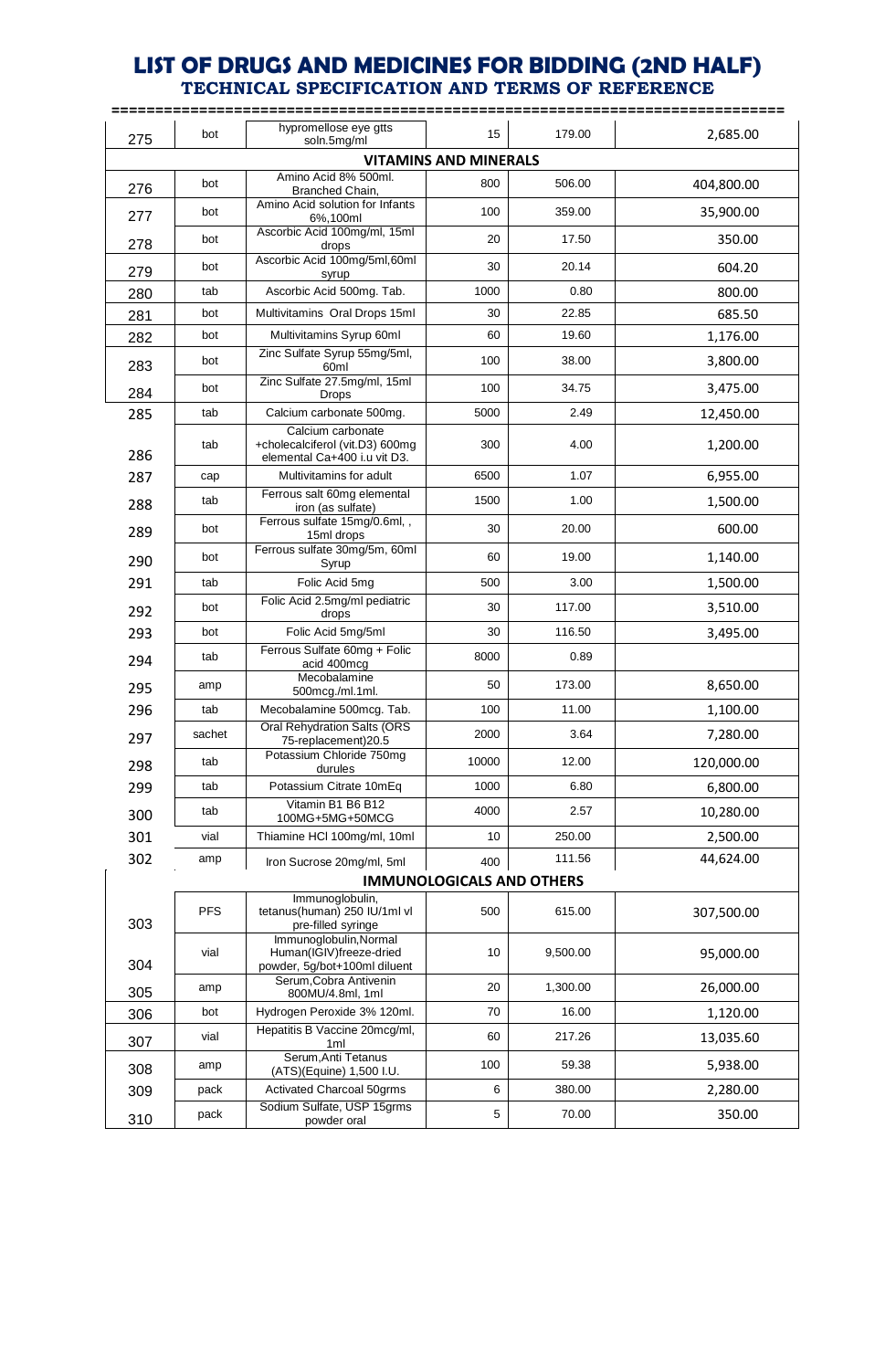**=============================================================================**

| 311                                | amp  | Vaccine, Tetanus Toxoid 0.5ml                                         | 500                                | 33.68     | 16,840.00     |  |  |
|------------------------------------|------|-----------------------------------------------------------------------|------------------------------------|-----------|---------------|--|--|
|                                    | vial | Immunoglubin, Hepatitis                                               | 200                                | 1,345.00  |               |  |  |
| 312                                |      | B(human) 0.5 ml.                                                      |                                    |           | 269,000.00    |  |  |
| 313                                | tab  | Mebendazole 500mg                                                     | 100                                | 1.75      | 175.00        |  |  |
| 314                                | bot  | Mebendazole 100mg/5ml, 30ml<br>Barium Sulfate 340gms                  | 30                                 | 14.00     | 420.00        |  |  |
| 315                                | pack | powder, oral                                                          | 5                                  | 1,000.00  | 5,000.00      |  |  |
|                                    |      | ----- Nothing follows -                                               |                                    |           |               |  |  |
|                                    |      |                                                                       |                                    | SUB-TOTAL | 16,628,822.35 |  |  |
| <b>MEDICINES FOR BASILISA, PDI</b> |      |                                                                       |                                    |           |               |  |  |
|                                    |      |                                                                       | <b>ANTI-INFECTIVES INJECTABLES</b> |           |               |  |  |
| 1                                  | vial | ampicillin 250mg                                                      | 30                                 | 8.93      | 267.90        |  |  |
| $\overline{2}$                     | amp  | Gentamycin 40mg/ml, 2ml.                                              | 30                                 | 3.41      | 102.30        |  |  |
|                                    |      |                                                                       | <b>ANESTHETICS</b>                 |           |               |  |  |
| 3                                  | vial | Lidocaine 2% 50ml.(as<br>hydrochloride)                               | 30                                 | 36.91     | 1,107.30      |  |  |
|                                    |      | ANTI-INFECTIVES, ANTI-VIRALS, ANTISEPTIC (ORALS, TOPICAL, OPHTHALMIC) |                                    |           |               |  |  |
| 4                                  | cap  | Amoxicillin 500mg.(as                                                 | 7.000                              | 1.28      | 8,960.00      |  |  |
| 5                                  | tab  | trihydrate)<br>Cefuroxime 500mg. (as axetil)                          | 1,000                              | 9.00      | 9,000.00      |  |  |
| 6                                  | tab  | Ciprofloxacin 500mg.(as                                               | 500                                | 1.30      | 650.00        |  |  |
| 7                                  | tube | hydrochloride)<br>Clobetasol Cream 0.05%,5g                           | 50                                 | 50.21     | 2,510.50      |  |  |
| 8                                  |      | Clindamycin 300mg.(as                                                 |                                    |           |               |  |  |
|                                    | cap  | phosphate)                                                            | 100                                | 5.35      | 535.00        |  |  |
| 9                                  | cap  | Cloxacillin 500mg                                                     | 2,500                              | 2.78      | 6,950.00      |  |  |
| 10                                 | tab  | Co-amoxiclav 625 mg<br>Co-amoxiclav 228.5mg/5ml.,                     | 1,000                              | 7.00      | 7,000.00      |  |  |
| 11                                 | bot  | 70ml                                                                  | 50                                 | 115.76    | 5,788.00      |  |  |
| 12                                 | jar  | Silver sulfadiazine cream<br>1%,500g jar                              | 6                                  | 870.00    | 5,220.00      |  |  |
| 13                                 | cap  | Fluconazole 150mg.                                                    | 50                                 | 68.00     | 3,400.00      |  |  |
| 14                                 | gal  | Povidone lodine(solution) 10%,<br>1 gallon<br>Neomycin+polymycin      | 10                                 | 545.00    | 5,450.00      |  |  |
| 15                                 | tab  | B+Fluocinolone Acetonide Ear<br>Drops 3.5mg                           | 20                                 | 184.50    | 3,690.00      |  |  |
| 16                                 | tube | Mupirocin 2% cream 15g.tube                                           | 100                                | 136.00    | 13,600.00     |  |  |
|                                    |      | CARDIOVASCULAR MEDICINES/ HEMATOPOIETIC AGENTS/ DIURETICS             |                                    |           |               |  |  |
| 17                                 | tab  | Amlodipine besylate 10mg                                              | 30,000                             | 0.53      | 15,900.00     |  |  |
| 18                                 | tab  | Captopril 50mg.                                                       | 1,000                              | 0.80      | 800.00        |  |  |
| 19                                 | tab  | Clonidine 75mcg(as<br>hydrochloride)                                  | 1,000                              | 4.95      | 4,950.00      |  |  |
| 20                                 | tab  | Clopidogrel 75mg.                                                     | 500                                | 1.11      | 555.00        |  |  |
| 21                                 | amp  | Hydralazine 20mg/ml, 1ml                                              | 20                                 | 27.88     | 557.60        |  |  |
| 22                                 | tab  | Isosorbide Dinitrate 5mg<br>(Sublingual)                              | 100                                | 8.00      | 800.00        |  |  |
| 23                                 | tab  | Losartan 50mg.(as potassium<br>salt)                                  | 30,000                             | 0.80      | 24,000.00     |  |  |
| 24                                 | set  | Soluset                                                               | 30                                 | 50.00     | 1,500.00      |  |  |
| 25                                 | supp | Paracetamol 125mg                                                     | 50                                 | 17.94     | 897.00        |  |  |
| 26                                 | bot  | Paracetamol 250mg/5ml, 60ml                                           | 800                                | 17.25     | 13,800.00     |  |  |
| 27                                 | bot  | Paracetamol 100mg/ml, 15ml<br>drops                                   | 500                                | 15.00     | 7,500.00      |  |  |
| 28                                 | tab  | Paracetamol 500mg                                                     | 5,000                              | 0.45      | 2,250.00      |  |  |
| 29                                 | amp  | Tramadol 50mg/ml., 1ml                                                | 10                                 | 1.98      | 19.80         |  |  |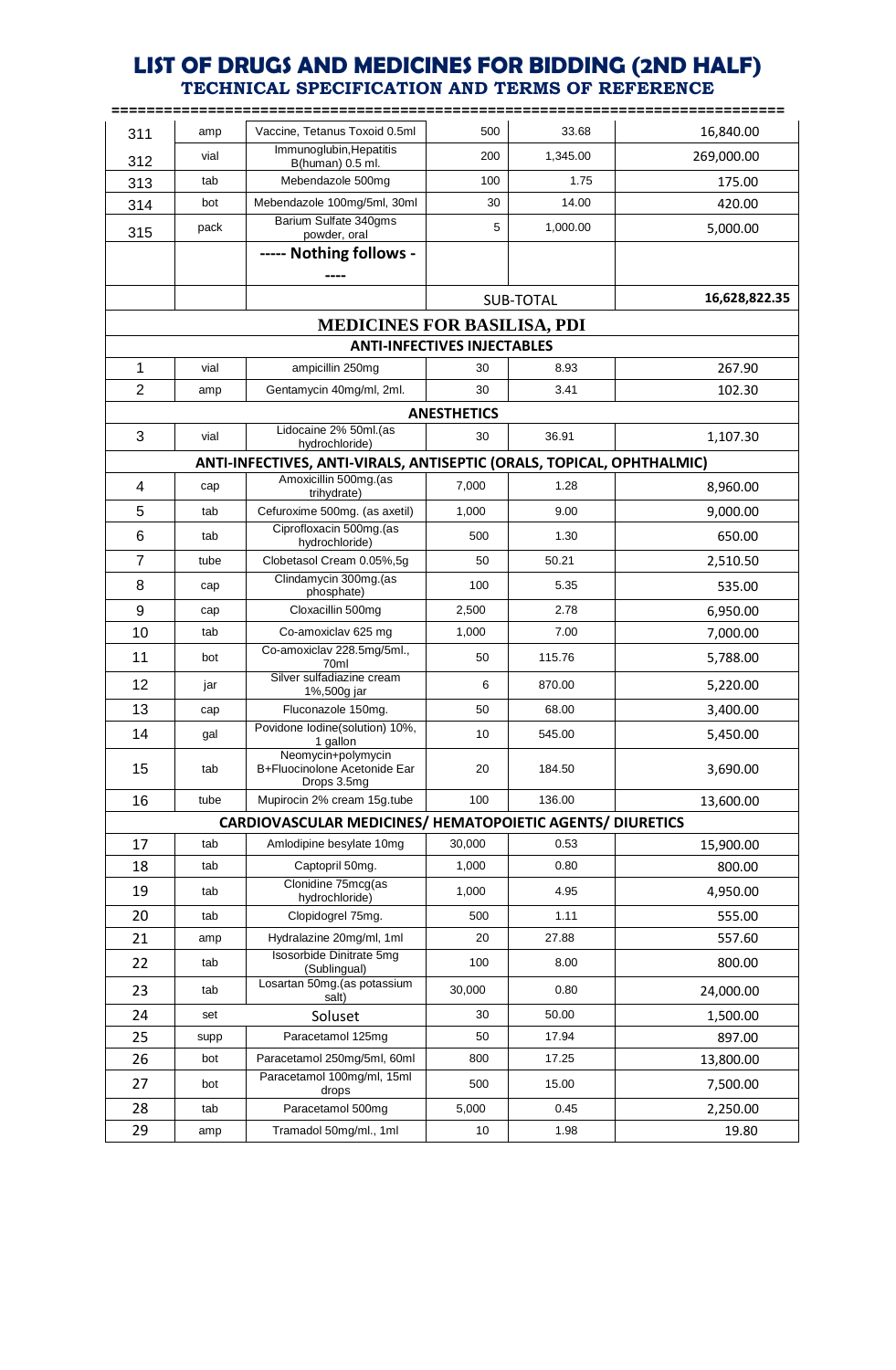| <b>MEDICINES ACTING ON GENITO-URINARY SYSTEM</b> |        |                                                                                                                                 |                                 |        |            |  |  |  |
|--------------------------------------------------|--------|---------------------------------------------------------------------------------------------------------------------------------|---------------------------------|--------|------------|--|--|--|
| 30                                               | tab    | Isoxsuprine Hcl 10mg (as<br>hydrochloride)                                                                                      | 100                             | 6.65   | 665.00     |  |  |  |
| <b>GASTRO-INTESTINAL MEDICINES</b>               |        |                                                                                                                                 |                                 |        |            |  |  |  |
| 31                                               | bot    | Aluminum Hydroxide+<br>Magnesium Hydroxide<br>225mg+200mg /5ml, 120ml<br>suspension                                             | 200                             | 30.70  | 6,140.00   |  |  |  |
| 32                                               | supp   | Bisacodyl 10mg.                                                                                                                 | 100                             | 19.43  | 1,943.00   |  |  |  |
| 33                                               | bot    | Dicycloverine 10mg/ml, 2ml                                                                                                      | 200                             | 13.50  | 2,700.00   |  |  |  |
| 34                                               | tab    | Hyoscine(as N-butyl bromide)<br>10 <sub>mg</sub>                                                                                | 1,500                           | 3.84   | 5,760.00   |  |  |  |
| 35                                               | bot    | Metoclopramide 5mg/5ml.(as<br>hydrochloride), 60ml syrup                                                                        | 100                             | 19.50  | 1,950.00   |  |  |  |
| 36                                               | cap    | Omeprazole 40mg.                                                                                                                | 500                             | 4.23   | 2,115.00   |  |  |  |
|                                                  |        |                                                                                                                                 | <b>ORAL HYPOGLYCEMIC AGENTS</b> |        |            |  |  |  |
| 37                                               | vial   | Insulin, Biphasic Isophane<br>Human 70/30(Ricombinant<br>DNA)70% isophane<br>suspension+30%soluble insulin<br>in 100iu/ml, 10ml | 45                              | 89.00  | 4,005.00   |  |  |  |
| 38                                               | tab    | Glyclazide 60mg MR                                                                                                              | 500                             | 9.28   | 4,640.00   |  |  |  |
| 39                                               | tab    | Metformin HCI 500mg. Film<br>coated                                                                                             | 10,000                          | 0.54   | 5,400.00   |  |  |  |
| HORMONES AND HORMONE ANTAGONISTS                 |        |                                                                                                                                 |                                 |        |            |  |  |  |
| 40                                               | tab    | Finasteride 5mg.                                                                                                                | 100                             | 8.25   | 825.00     |  |  |  |
| 41                                               | tab    | Levothyroxine 50mcg.(as<br>anhydrous)                                                                                           | 2,000                           | 3.44   | 6,880.00   |  |  |  |
| 42                                               | tab    | Methylprednisolone 4mg                                                                                                          | 500                             | 5.00   | 2,500.00   |  |  |  |
| 43                                               | tab    | Prednisone 5mg                                                                                                                  | 500                             | 0.59   | 295.00     |  |  |  |
|                                                  |        |                                                                                                                                 | <b>RESPIRATORY MEDICINES</b>    |        |            |  |  |  |
| 44                                               | vial   | Hydrocortisone 100mg.VIs.(as<br>sodium succinate)                                                                               | 30                              | 18.78  | 563.40     |  |  |  |
| 45                                               | neb    | Ipratropium+ Salbutamol<br>500mcg+2.5mg, 2.5ml                                                                                  | 200                             | 9.65   | 1,930.00   |  |  |  |
| 46                                               | sachet | Acetylcysteine 200mg                                                                                                            | 300                             | 8.50   | 2,550.00   |  |  |  |
| 47                                               | tab    | Acetylcysteine 600mg.<br>Effervescent                                                                                           | 9.000                           | 18.90  | 170,100.00 |  |  |  |
| 48                                               | neb    | Salbutamol 1mg/ml,<br>20.5ml(unit dose)                                                                                         | 300                             | 8.00   | 2,400.00   |  |  |  |
| 49                                               | bot    | Salbutamol 5mg/5ml, 60ml<br>syrup                                                                                               | 100                             | 14.98  | 1,498.00   |  |  |  |
|                                                  |        |                                                                                                                                 | <b>ANTI-HISTAMINES</b>          |        |            |  |  |  |
| 50                                               | bot    | Cetirizine 10mg. (as<br>dihydrochloride)5mg/5ml, 30ml<br>syrup                                                                  | 130                             | 60.00  | 7,800.00   |  |  |  |
| 51                                               | tab    | Cetirizine 10mg. (as<br>dihydrochloride)                                                                                        | 10,000                          | 0.40   | 4,000.00   |  |  |  |
|                                                  |        | DRUGS ACTING IN CENTRAL NERVOUS SYSTEM                                                                                          |                                 |        |            |  |  |  |
| 52                                               | tab    | Carbamazepine 200mgMR                                                                                                           | 500                             | 1.69   | 845.00     |  |  |  |
| 53                                               | tab    | Risperidone 2mg.                                                                                                                | 1,000                           | 2.98   | 2,980.00   |  |  |  |
| 54                                               | amp    | Fluphenazine (as decanoate)<br>25mg/ml, 1ml                                                                                     | 30                              | 70.44  | 2,113.20   |  |  |  |
| 55                                               | tab    | Haloperidol 5mg                                                                                                                 | 200                             | 3.39   | 678.00     |  |  |  |
| 56                                               | tab    | Escitalopram (as oxalate)<br>10 <sub>mg</sub>                                                                                   | 50                              | 3.45   | 172.50     |  |  |  |
| 57                                               | bot    | Valproic Acid 250mg/5ml,<br>120ml Syrup                                                                                         | 30                              | 314.05 | 9,421.50   |  |  |  |
| 58                                               | tab    | Chlorpromazine 200mg                                                                                                            | 300                             | 2.32   | 696.00     |  |  |  |
|                                                  |        |                                                                                                                                 |                                 |        |            |  |  |  |
|                                                  |        | <b>VITAMINS AND</b>                                                                                                             |                                 |        |            |  |  |  |